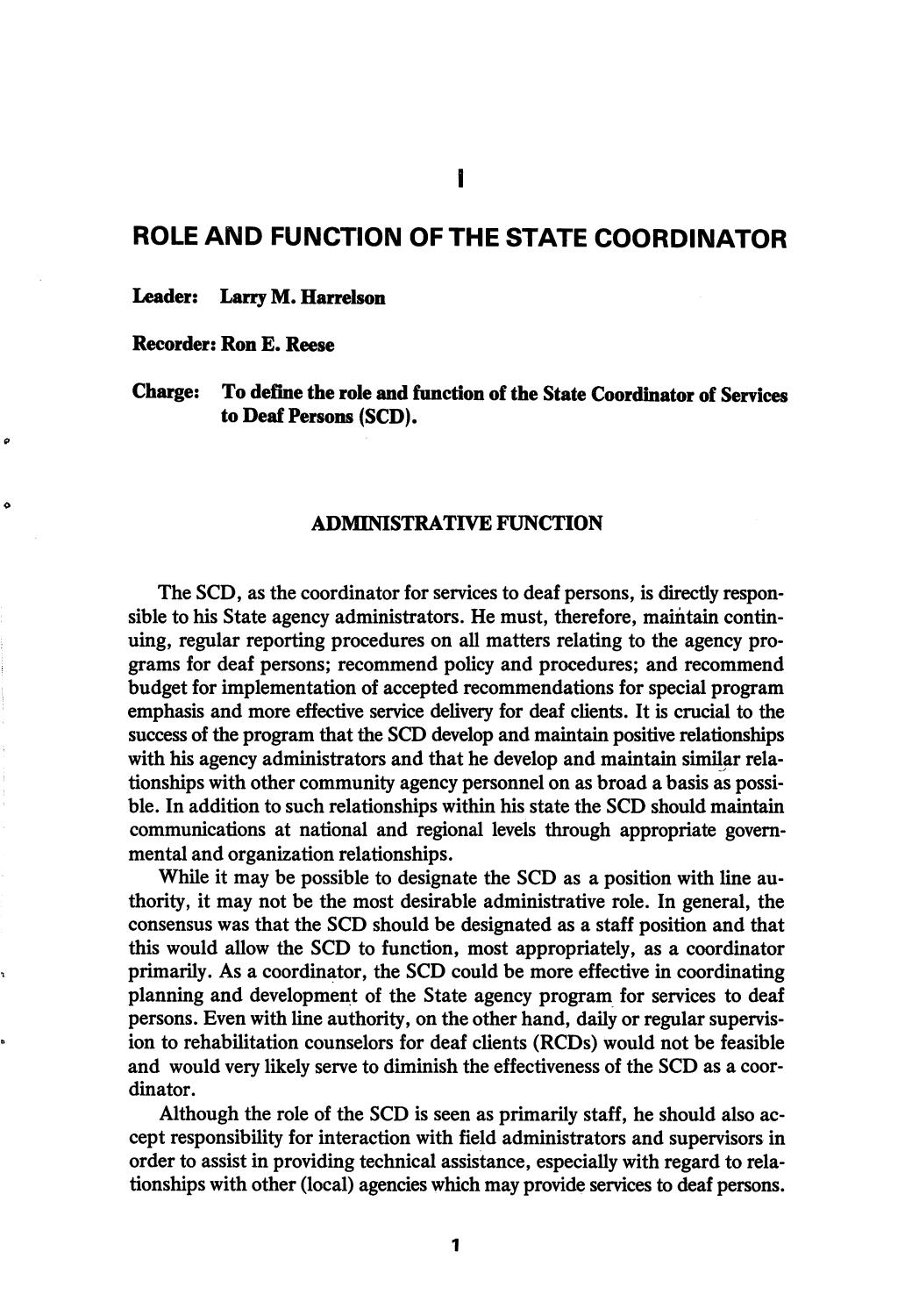The SCD should also be available to provide direct assistance to RCD's and other counselors as might be helpful, especially in terms of the unique problems deaf clients may present to counselors with insufficient background. Many gen eral counselors, for example, may need such information as to how to under stand an audiogram and/or other audiological information he might receive.

# SPECIFIC FUNCTION AREAS

A number of areas were identified by the various discussion groups and, while it is not intended that the SCD should limit himself to only these areas, it is felt that most of the significant areas are represented. It may be readily seen that the SCD must be prepared to function across a wide range of areas if the agency program is to be effective in service delivery for deaf clients.

#### Program and Financial Plan (PFP)

The SCD must find the means whereby he is enabled to provide substantial input each spring to the PFP prepared by his state agency for RSA relative to services for deaf and other hearing impaired clients. Further, he must be able to justify his recommendations in such a fashion that a substantial amount, if not all, of the recommended program is incorporated into the PFP and imple mented after acceptance and approval.

#### Staff Development

In cooperation with his agency training officer, the SCD should assist in developing and coordinating inservice programs for RCD's. He should be able to identify optimum skill levels and training needs of the RCD's in the agency in order to assist in effective planning and inservice training implementation. He should also explore, with the agency training officer, the need for orienta tion to deafness training of other agency personnel and be willing to assume the major responsibility to conduct such training. One means to implement spec ial inservice training is through regional RSA short-term training funding and the possibility for such funding should be explored.

The SCD, too, could benefit from short-term training opportunities in ar eas related to his unique role and function. As training needs are identified, whether regionally or nationally, provision for such training should be provided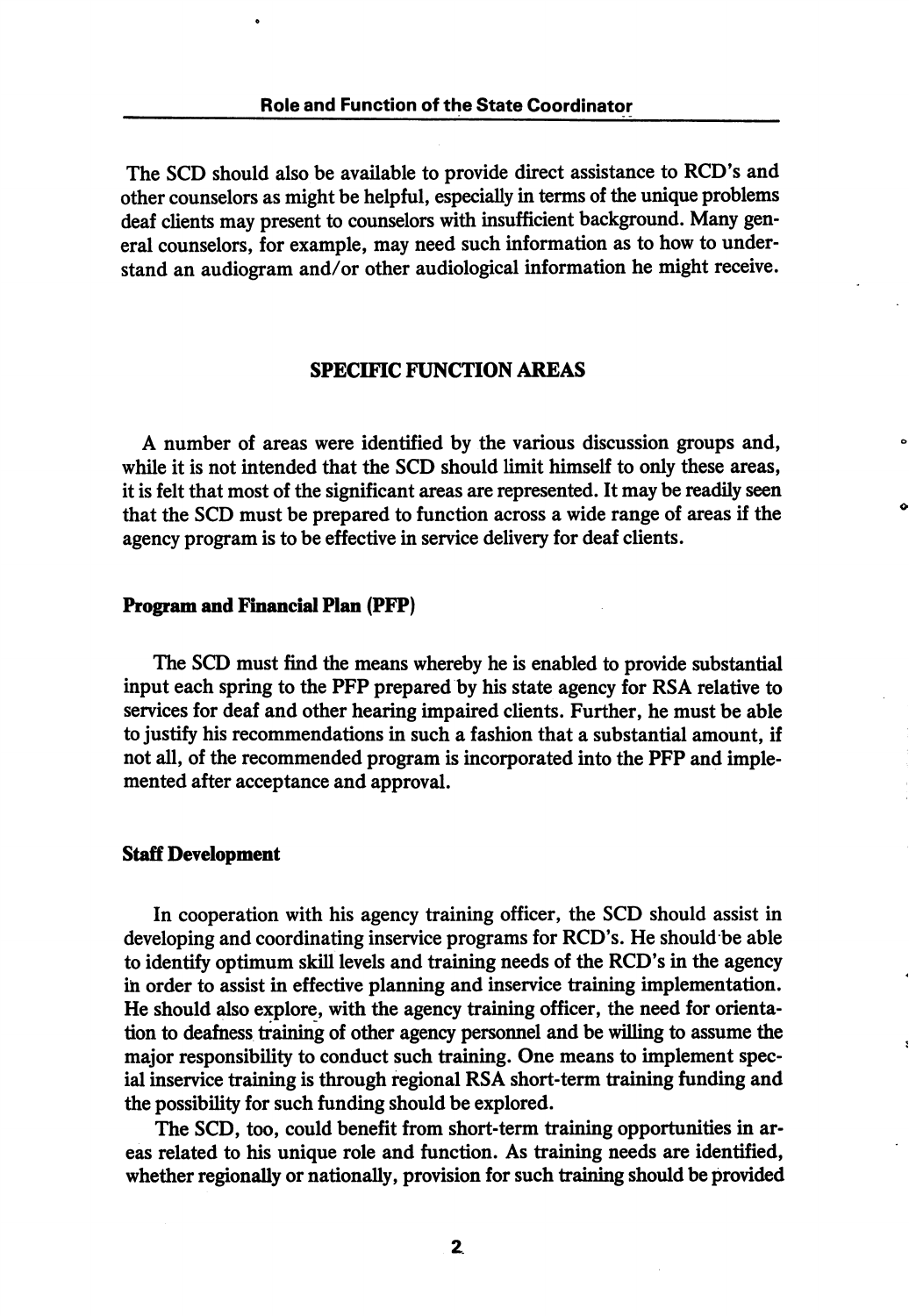through regional RSA offices or at the national level. In addition to specialized training needs, the SCD must also be prepared to participate in general state inservice training activities in order to improve his ability to function most ef fectively within his agency as a team member.

# Program Evaluation

In order to stay abreast of the current status of programs for deaf clients in his state and to help him identify areas of strength as well as weakness in ser vice delivery, the. SCD should participate in special program reviews within his state. Should the opportunity arise, he should also attempt to participate in pro gram reviews outside his state in order to improve his perspective about pro grams in his own state.

# Service Delivery

The SCD should promote the use of qualified interpreters in every area of service for which there may be a need in order to insure adequacy of service to the deaf client. Such areas may include diagnostics, evaluation, personal ad justment training, vocational training, placement, and others including those times when the deaf client is meeting with a counselor without the requisite communication skills. The SCD should also explore ways in which volunteers may be used to increase effectiveness of service delivery and encourage such use. Volunteers needing it should receive special training and work under supervis ion. The SCD should be aware that deaf persons, too, may offer voluntary service for such purposes as assisting in local sign language instruction and that parents of deaf children may be a source of assistance in encouraging establish ment of community emergency and other services for deaf persons.

## Community Resources

The SCD should be active in the promotion and development of community resources which may supplement the rehabilitation agency program of services for deaf clients (e.g., diagnostic service, evaluation, mental health, adjustment, social services, postsecondary education and training, and others). He should also seek assist in grant proposal reviews which purport to increase/improve services to deaf persons, especially the severely handicapped deaf population. In other words, he should be the consulting expert available and responsive to such requests and for technical assistance.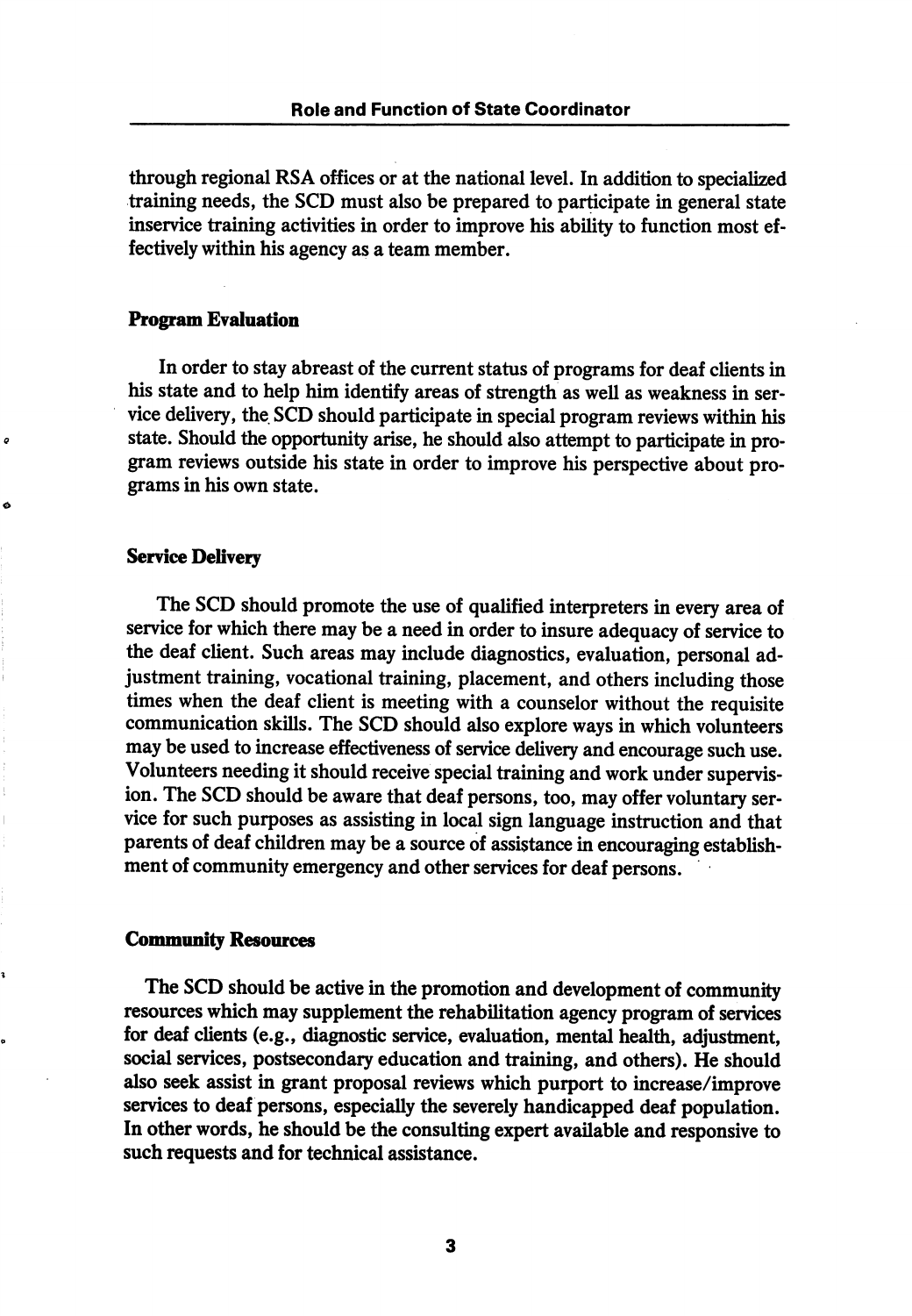# **Advisory Council**

To assist the SCD in his role as the primary source for informaion on the needs of the deaf population within his state agency, the SCD should make ev ery effort to assist in the establishment of an advisory group made up of mem bers of the deaf community in his state. The advisory group should be expected to work with the SCD in such areas as need identification, program implemen tation, program evaluation, resource development and maintenance, and sim ilar areas.

The SCD could serve as the liaison between the advisory council and the state agency.

## Telecommunications

If he is not already, the SCD should become familiar with the current status of programs and devices (all TTY equipment) in his state in the area of tele communications for deaf persons. He should also assist in providing informa tion about the programs and devices in an effort to assist in the securing of more devices and adequate repair resources at the least possible cost to the consumers. Inasmuch as telecommunications refers to television also, the SCD should promote as he is able television programs for deaf people and televised information on vocational rehabilitation services to deaf people.

#### Community Resources

The SCD should be active in the promotion and development of community resources which may supplement the rehabilitation agency program of services for deaf clients (e.g., diagnostic service, evaluation, mental health, adjustment, social services, postsecondary education and training, and others). He should also seek to assist in grant proposal reviews which purport to increase/improve services to deaf persons, especially the severely handicapped deaf population. In other words, he should be the consulting expert available and responsive to such requests and for technical assistance.

## Hearing Aid Procurement

As the key repesentative of the agency which is one of the largest volume purchasers of hearing aids, it would be in the best interest of the agency and its clients for the SCD to establish and promote healthy relationships between the